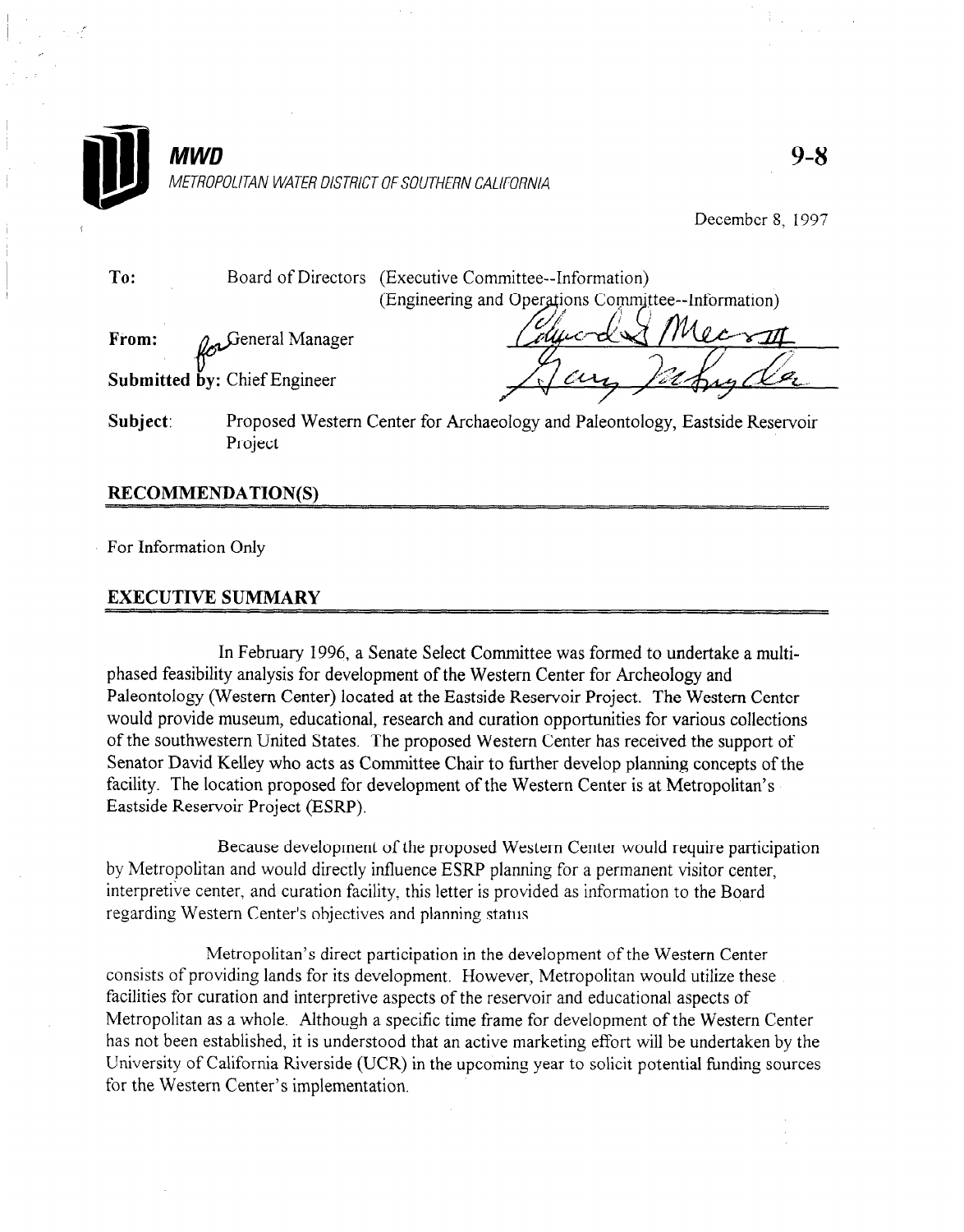## DETAILED REPORT

In May 1995, members of the Hemet-San Jacinto Action Group (Action Group) approached Metropolitan to discuss the concept of a combined museum, educational, interpretive. research, and curation center located on lands of the Eastside Reservoir Project. The center would focus on the archaeological and paleontologic collections recovered from the reservoir area, as well as provide display, research and interpretive opportunities for similar collections from the southwestern United States. Metropolitan's commitment toward the Western Center would be limited to providing lands within the reservoir area and the cost required to curate those artifacts found at the reservoir site. Management of the Western Center's development would be shared by Metropolitan and UCR in relation the respective use of the facility. A conceptual plan for the Western Center was submitted to Metropolitan for consideration in June 1995. Funding for the center would be pursued at both State and Federal levels.

. As noted above, Senator Kelly introduced a Senate Resolution in August 1995 for a Senate Select Committee to evaluate the feasibility of such a center. The Senate Select Committee Working Group includes Senator Kelley (Chairman), Dr. Roy B. Mason (Superintendent/President, Mt. San Jacinto Community College), Dr. Raymond L. Orbach (Chancellor, UCR), Dr. R. Victor Tate (Hemet-San Jacinto Action Group), and John R. Wodraska (General Manager, Metropolitan Water District). The first meeting of the Senate Select Committee was held in June 1996.

A framework for the proposed Western Center has been developed by the UCR Department of Anthropology and the Hemet-San Jacinto Action Group. The "Vision" and "Goals" for the Western Center are presented in the framework are as follows:

- <sup>l</sup>To draw a consensus within the community of the value of a major cultural, educational, and research institution operation operation operation operation operation operation operation operation operation values.
- lTo provide a world-class, research university affiliated, scientific facility affiliated, scientific facility and learning centers  $\alpha$ To provide a world-class, research university and alternative racinty and  $\mu$
- <sup>l</sup>To provide close integration and articulation of Western Center's concept into the overall 10 provide close integration and articulation of western Center's concep <sup>l</sup>To help characterize the Metropolitan Water District's responsiveness to community,
- To help characterize the Metropolitan Water District's responsiveness to community, educational, social, and economic concerns of the region.
- To develop an archaeological and paleontologic museum similar in concept to the George C.<br>Page Museum which is located adjacent to the La Brea Tar Pits in Los Angeles.
- To operate a center for basic and applied research for the development of new scientific methods and technologies in archaeology and paleontology similar in concept to the Conservation Analytical Laboratory of the Smithsonian Institution in Washington, D.C.
- To promote public understanding of the scientific significance of the collections housed in the Western Center, especially highlighting the archaeology and paleontology of the Domenigoni and Diamond Valleys and western North America.